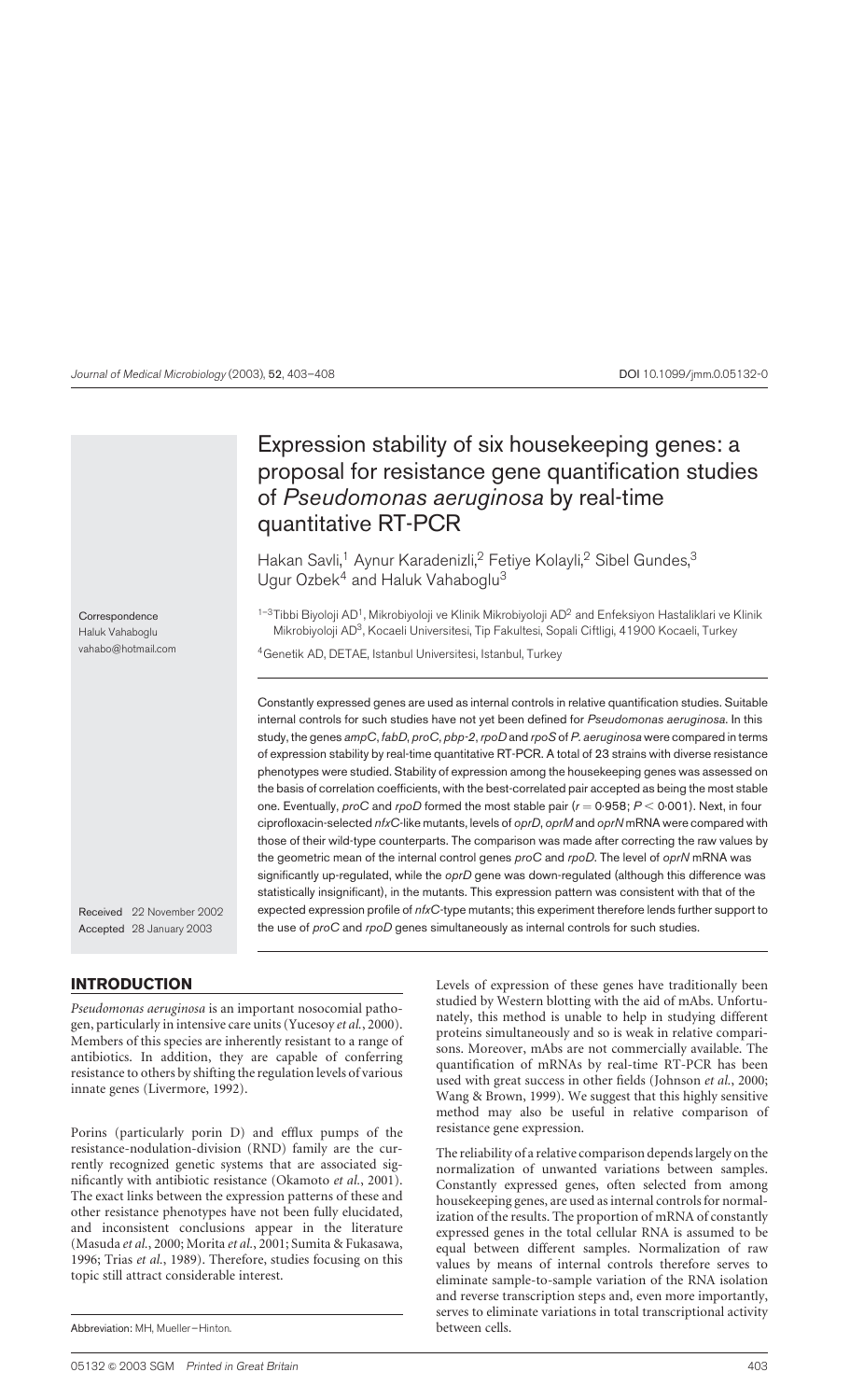For this purpose, six housekeeping genes were compared in this study. These were pyrroline-5-carboxylate reductase (proC), malonyl CoA : acyl carrier protein (ACP) transacylase (fabD), sigma factors RpoD (rpoD) and RpoS (rpoS), penicillin-binding protein 2 (pbp-2) and chromosomal betalactamase (ampC). The expression stability of these housekeeping genes was first investigated as proposed by [Vandesompel](#page-5-0)e et al. (2002) and, later, the levels of oprM, oprN and oprD mRNA were compared in a set of P. aeruginosa strains.

## METHODS

Strains, resistance tests and beta-lactamase assays. We selected 17 P. aeruginosa strains from a set obtained from university hospitals in four different geographical regions of Turkey. The bacteria had been identified in those universities by various identification systems. The strains were, nevertheless, reidentified in our institute by classical methods and, if required, by the non-fermenter ID panel of the Becton Dickinson system (Diagnostic Instrument Systems).

Of the 17 strains selected, 10 were fully susceptible to antibiotics of the main classes, while the others were of different resistance phenotypes. We challenged the susceptible strains in Mueller–Hinton (MH) broth with ciprofloxacin (0·1  $\mu$ g ml<sup>-1</sup>) in order to obtain resistant variants. Consequently, six isogenic mutants with various resistance patterns were selected. These mutants, as well as their counterparts, were included in the study group.

Resistance patterns were determined by the disk diffusion method on MH agar plates. MICs were determined by either E-test strips on MH agar plates or by the agar dilution method as described by the NCCLS. Antibiotic disks and MH agar were obtained from Oxoid while E-test strips were sourced from AB Biodisc. Powder forms of the antibiotics were obtained as gifts from the respective companies.

Beta-lactamases were analysed as described elsewhere [\(Vahaboglu](#page-5-0) et al., 1998). Extracts obtained by freezing and thawing of dense bacterial suspensions were applied to polyacrylamide gels with ampholytes ranging from pH 3 to 10. Nitrocefin overlay and migration relative to TEM-1 and SHV-1 standards enabled us to evaluate the pI values of beta-lactamases. Precise identification of the beta-lactamases depended on sequence analysis of PCR products as described previously [\(Vahaboglu](#page-5-0) et al., 1998).

Random amplified polymorphic DNA (RAPD) typing. Clonal variability was further ensured by RAPD typing of eight selected strains, two from each region. DNA was isolated from fresh overnight agar cultures. A loopful of bacteria was homogenized in 50 µl TE buffer (10 mM Tris/HCl, 1 mM EDTA, pH 8) and lysis was accomplished with 500  $\mu$ l guanidium thiocyanate (6 M) plus 0·5 % sodium lauroylsarcosine for 10 min at room temperature. DNA was extracted first by phenol/chloroform and then by chloroform/isoamyl alcohol (24 : 1, v/v) and then precipitated with 0·1 vols sodium acetate (3 M, pH 5·4) plus an equal volume of 2-propanol at room temperature. Precipitates were collected by centrifugation (10 min at 12 000  $g$ ) and then the pellets were washed twice with 70 % ethanol, air-dried for 2 min and resuspended in 30 µl double-distilled water.

RAPD PCR was performed as described elsewhere (Kerr et al.[, 1995](#page-5-0); [Renders](#page-5-0) et al., 1996). The primers were ERIC-1R (5'-AAGCTCCTGG GGATTCA-3') and ERIC-2 (5'-AAGTAAGTGACTGGGGTGAGCG-3'). Master mixtures were prepared as described in the above references. However, the amplification program was modified as follows: one cycle of denaturation for 5 min at 95  $\degree$ C followed by 25 cycles of 3 min at

39 °C (with an increase of 0·3 °C every cycle), 2 min at 72 °C and 1 min at 94 °C and 30 cycles of 2 min at 44 °C, 3 min at 72 °C and 1 min at 94 °C. A final extension for 1 h at 72 °C completed the procedure.

PCR products were separated on a 2 % agarose gel and visualized by ethidium bromide staining. For better resolution, they were also run on a 6 % acrylamide/bis-acrylamide gel (data not shown). The banding patterns of both gels were analysed by the freely distributed gel analysis software LabImage (version 2.62). Molecular sizes of the bands were calculated by this software relative to the marker DNA.

RNA isolation and reverse transcription. Total RNA was isolated from 5 ml fresh overnight (approx. 18 h) broth culture (MH broth) by using the NucleoSpin RNA II kit (Macherey-Nagel), as described by the manufacturer. Genomic DNA was eliminated by RNase-free DNase I treatment during the isolation procedure. Finally, RNAs were eluted from the silica membranes in a volume of 40 µl diethyl pyrocarbonatetreated double-distilled water. The  $A_{260}$  of the resulting RNA solution was between 1 and 10. Reverse transcription was performed at 42 °C for 90 min by using random hexamer primers so as to obtain cDNA copies of mRNAs (2 µl) with 100 IU MMuLV reverse transcriptase (MBI Fermentas) in 20 µl total volume. Concentrations of cDNAs were adjusted on a LightCycler (Roche Diagnostics). For every sample, 1 µl cDNA and 9 µl SYBR Green I (the same concentration as indicated by the manufacturer for the PCR assay) were mixed in capillary tubes. After incubation at 95 °C for 5 min, fluorescence emissions were read at 55 °C with the real-time fluorometry facility of the LightCycler. This enabled us to compare the total cDNA concentrations of the samples with the control transcript, which was approximately 1 mg  $ml^{-1}$  at the highest dilution. Concentrations of cDNAs of the samples were adjusted to a level close to the second dilution  $(10^{-1})$  of the control cDNA. This adjustment was critical for performing successful calculations. The aim was to keep the cDNA concentrations of the samples between the concentrations of the controls in order to avoid large variations during calculations by the LightCycler software.

**Real-time PCR.** The sequences of the genes studied were obtained from GenBank and the primers were designed with the aid of the OLIGO software (version 5.0; Molecular Biology Insights). The sequences of the primers are shown i[n Table 1.](#page-2-0)

PCR was performed in the LightCycler in capillary glass tubes with the LightCycler FastStart DNA Master SYBR Green I kit (Roche). Work was always carried out on desktop coolers (pre-cooled to 4 °C). Master mixtures were prepared exactly as recommended by the manufacturer, except for the concentration of Mg<sup>2+</sup>. The final concentrations of Mg<sup>2+</sup> and primers were respectively 2·5 mM and 50 pmol per reaction.

The control cDNA was from P. aeruginosa ATCC 27853 and the primers of the control reactions were specific for pbp-2. An arbitrary concentration value of  $1.5 \times 10^4$  copies of the *pbp-2* gene was assigned to the control transcript. Tenfold dilutions of this down to 15 copies of the pbp-2 gene were always included in the reactions.

PCR was accomplished after a 5 min activation and denaturation step at 95 °C, followed by 45 cycles of 15 s at 95 °C, 10 s at 60 °C and 15 s at 72 °C.

Primer dimers and other artefacts were evaluated by melting curve analysis and eventually only dimer- and artefact-free reactions were considered valid. Results were read with the 'second derivative maximum' algorithm of the software provided. The LightCycler software generated a standard curve by plotting 'crossing cycle number' versus logarithms of the given concentrations for each control. Eventually, a regression line was drawn between these points. The software calculated the concentrations of the studied genes with the aid of this standard curve.

**Statistical analysis.** The stability of mRNA expression was assessed by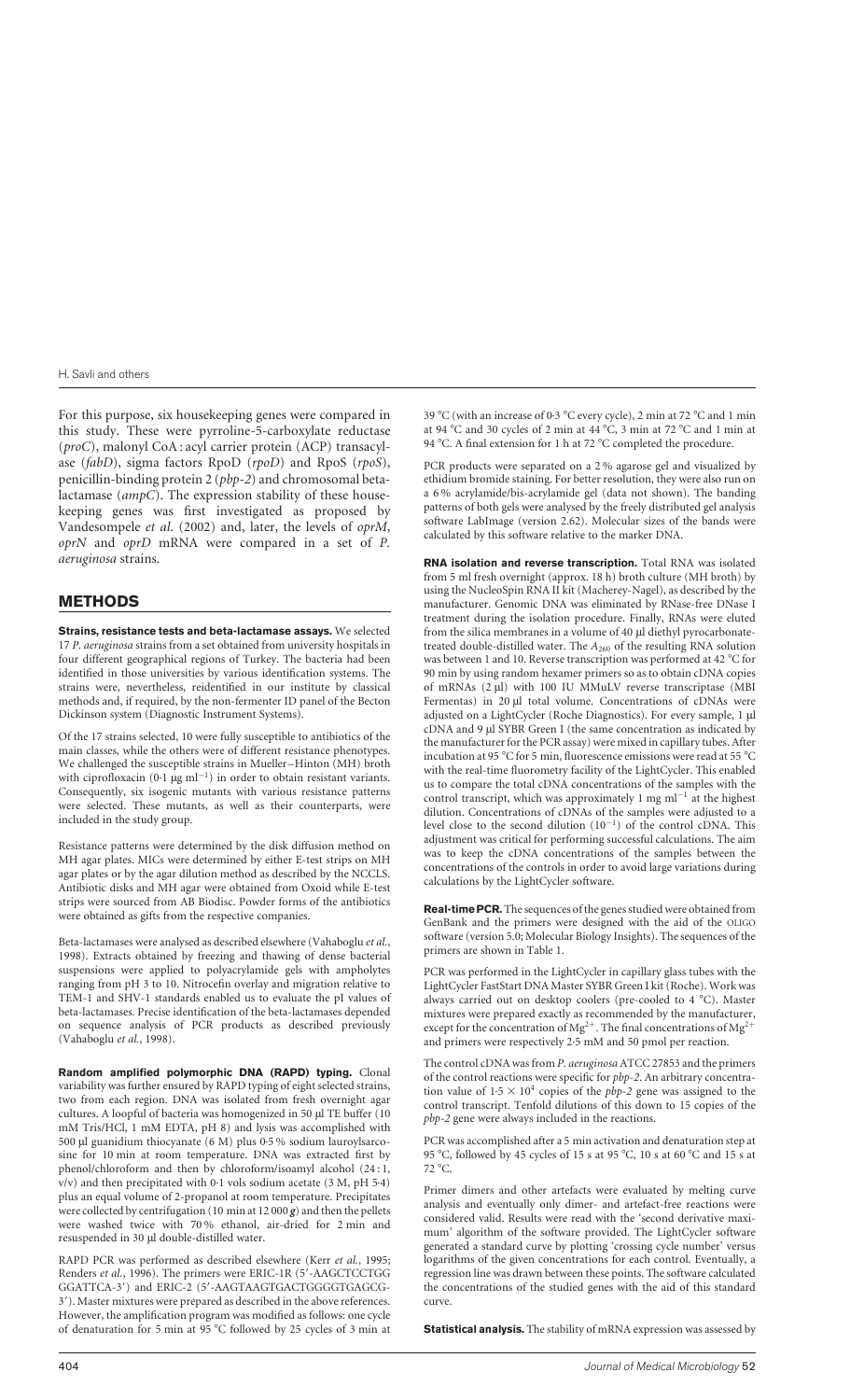| <b>Target</b> | Forward $(5' \rightarrow 3')$ | Reverse $(5' \rightarrow 3')$ |
|---------------|-------------------------------|-------------------------------|
| ampC          | AGATTCCCCTGCCTGTGC            | GGCGGTGAAGGTCTTGCT            |
| fabD          | GCATCCCTCGCATTCGTCT           | GGCGCTCTTCAGGACCATT           |
| oprD          | TCCGCAGGTAGCACTCAGTTC         | AAGCCGGATTCATAGGTGGTG         |
| oprM          | <b>CCATGAGCCGCCAACTGTC</b>    | CCTGGAACGCCGTCTGGAT           |
| oprN          | GCGCGAGAAGATTGCCCTGAG         | GCGGCGAAAGGTCCACTGTCA         |
| $pbp-2$       | CCGCCACTACCCGCTGAAG           | <b>TGCCGTGCAACTCGCTCTC</b>    |
| proC          | CAGGCCGGGCAGTTGCTGTC          | GGTCAGGCGCGAGGCTGTCT          |
| rpoD          | GGGCGAAGAAGGAAATGGTC          | CAGGTGGCGTAGGTGGAGAA          |
| rpoS          | <b>CTCCCCGGGCAACTCCAAAAG</b>  | CGATCATCCGCTTCCGACCAG         |

<span id="page-2-0"></span>Table 1. Primers used in quantification studies

calculation of Spearman's correlation coefficients of the raw concentration data with the aid of the statistical package SPSS (version 9.0). The best-correlated pair was considered to be the most stable one.

Stability was further evaluated by a freely distributed MS Excel application (geNorm). Detailed information on this application can be obtained fro[m Vandesompele](#page-5-0) et al. (2002). This approach assumes that minimally regulated, stably expressed genes stay in a constant ratio to each other. In other words, in a given set of genes, it must be the pair of most stable genes that will be able to keep the ratio to each other constant in different samples. Importantly, co-regulated genes are exceptions to this assumption and they are not included.

The applet geNorm helps to calculate the gene expression stability measure (M), which is the mean pair-wise variation for a gene from all other tested control genes [\(Vandesompele](#page-5-0) et al., 2002). A higher value of M means greater variation in expression. The stepwise exclusion of genes with the highest M values allows the ranking of the tested genes according to their expression stability. The proposed threshold for eliminating a gene as unstable was an expression stability measure of  $\geqslant 0.5$ .

Raw quantities were corrected by dividing a value by the geometric mean of proC and rpoD genes of the same sample. Relative comparisons were done between corrected values with the ANOVA test for significance.

## RESULTS AND DISCUSSION

A total of 23 strains were included in the study. The group was composed of 17 wild-type strains and six ciprofloxacinselected, isogenic mutants. Clonal heterogeneity was investigated by DNA typing of eight of these wild-type strains. One sample did not provide a readable pattern, probably because of inhibitors carried over from the DNA isolation step. However, the other seven were amplified successfully and the fingerprints were sufficiently polymorphic to confirm the clonal diversity (Fig. 1).

Of the 17 wild-type strains, seven were already resistant to various antibiotics. It is noteworthy that three of these did not produce a beta-lactamase other than the chromosomal one [\(Table 2\). T](#page-3-0)hese strains were probably resistant because of activated porin and/or efflux systems. Of the six ciprofloxacin-selected mutants, two were resistant only to the fluoroquinolones, while the other four expressed nfxC-like multiple-resistance phenotypes [\(Table 3\).](#page-3-0) In addition to fluoroquinolones, the MIC of imipenem increases among



Fig. 1. (a) RAPD fingerprints (negative exposure). Lanes: M, molecular size marker (100 bp DNA ladder);  $1-7$ , selected strains (strains 2 and  $5-7$  are the parents of  $nfxC$  mutants). (b) Fingerprints according to the lengths (bp) of fragments calculated by gel analysis software. Lanes are the same as in (a).

nfxC mutants because of the concurrent down-regulation of oprD [\(Maseda](#page-5-0) et al., 2000; [Ochs](#page-5-0) et al., 1999). The resistance phenotypes of the mutants were in agreement with this.

Interestingly, the MICs of ceftazidime were variable; one was increased and one decreased while the other two were unchanged. One study reported an unexplained decrease in the ceftazidime MICs of *nfxC* mutants [\(Maseda](#page-5-0) *et al.*, 2000). However, another study showed that the functional subunit of the mexEF–oprN operon is not related to beta-lactam hypersusceptibility [\(Maseda](#page-5-0) et al., 2000). These observations suggest the existence of other co-operating systems responsible for beta-lactam susceptibility or resistance in  $nfxC$ mutants. This issue remains unresolved.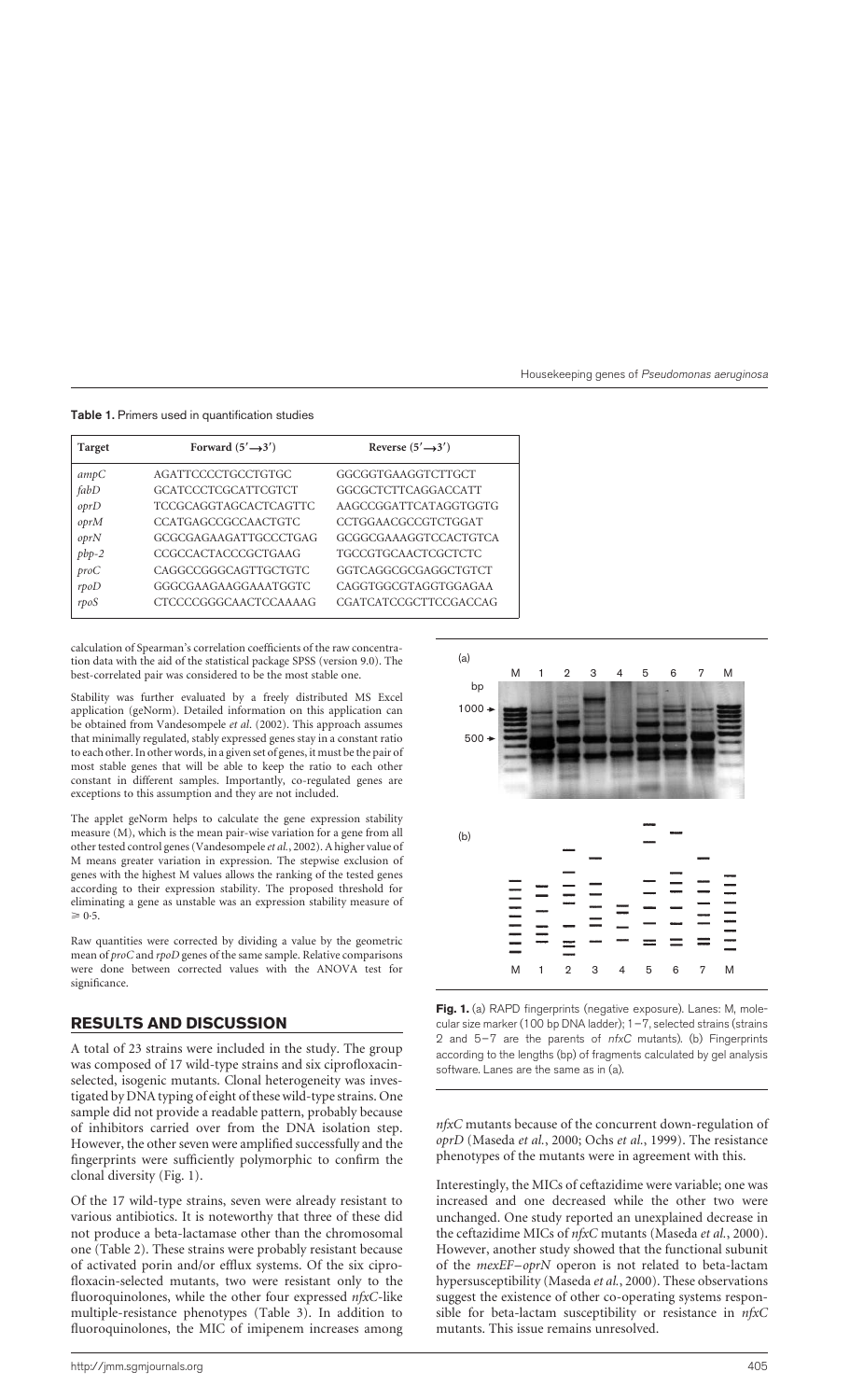#### <span id="page-3-0"></span>Table 2. Antibiotic-resistance phenotypes and extrinsic beta-lactamases in strains examined

Seventeen strains were examined: strains R1–7, resistant wild-type; S1–10, susceptible wild-type. Strains were classed as resistant (R) or susceptible (S) according to NCCLS criteria.

| Strain         | Imipenem | Meropenem | Ceftazidime | Ciprofloxacin | Amikacin | Beta-lactamase* |
|----------------|----------|-----------|-------------|---------------|----------|-----------------|
| $S1 - S10$     |          |           |             |               |          | None            |
| R1             |          | R         | R           | R             | R        | None            |
| R <sub>2</sub> | R        |           |             |               |          | None            |
| R <sub>3</sub> | R        |           |             | R             |          | None            |
| R <sub>4</sub> | R        | R         | R           | S             |          | $oxa-17\dagger$ |
| R <sub>5</sub> | R        | R         | R           | R             | R        | $oxa-17$        |
| R <sub>6</sub> | R        | R         | R           | S.            | R        | pI 5.2          |
| R7             | R        | R         | R           |               | R        | pI 5.2          |

\*Other than chromosomal AmpC beta-lactamase.

†From sequence analysis.

Table 3. MICs of ciprofloxacin-selected (nfxC-like) mutants compared with wild-types

MICs are given in  $\mu$ g ml<sup>-1</sup> for the parent strain/mutant.

| <b>Mutant</b>    | Meropenem | Imipenem |            | Ceftazidime Ciprofloxacin Levofloxacin |      |
|------------------|-----------|----------|------------|----------------------------------------|------|
| NFX1             | 0.06/1    | 0.25/1   | 0.25/0.25  | 4/16                                   | 8/32 |
| NFX <sub>2</sub> | 0.5/1     | 0.25/1   | 0.25/4     | 4/16                                   | 8/64 |
| NFX3             | 0.12/0.5  | 0.5/2    | 4/0.25     | 4/32                                   | 8/64 |
| NFX4             | 0.5/1     | 0.5/2    | 0.25/0.125 | 4/32                                   | 8/64 |

The housekeeping metabolism of prokaryotes has been shown to be highly variable [\(Vandecasteele](#page-5-0) et al., 2001), so genes expressed stably under one condition might not be so under others. Stability in terms of mRNA expression in prokaryotic cells, therefore, should be tested under equivalent conditions with the investigated setting. In other words, internal controls intended for use in resistance gene quantification studies should be tested in strains with changing resistance phenotypes. The diversity in the resistance phenotypes of this study group fulfils this requirement.

Six genes were compared in this study group. In order to avoid co-regulated genes, we carefully selected genes that are distantly related in metabolic function and chromosomal order. The selected genes participate in critical functions. pbp-2 has a central role in peptidoglycan metabolism, while it has some relation to the rod-shape-determining protein. ampC is involved in cell-wall recycling [\(Jacobs](#page-5-0) et al., 1995). The sigma factor-encoding rpoD is a critical housekeeping gene [\(Schnider](#page-5-0) et al., 1995). proC is involved in amino acid biosynthesis, while fabD is involved in a different class of metabolic function [\(Kutchma](#page-5-0) et al., 1999). However, their metabolic importance was not the only reason for selecting these genes. Equally important is that they all were shown in an Escherichia coli DNA array study to be expressed at levels comparable to outer-membrane proteins [\(Wei](#page-5-0) et al., 2001).

These data led us to assume that these genes might also be expressed in sufficient quantities in P. aeruginosa, a further advantage in optimization of the PCR test.

The raw quantities of mRNA of the six genes studied obtained by RT-PCR are shown in [Table 4. C](#page-4-0)orrelation coefficients indicated proC and rpoD as the most significant pair ( $r = 0.958; P < 0.001$ ). Similarly, the stepwise exclusion of the genes with the highest M values by geNorm left proC  $(M = 0.36)$  and rpoD  $(M = 0.36)$  as the most stable genes.

Next, the levels of oprD, oprM and oprN mRNA of the four nfxC-like isogenic mutants were compared with those of their wild-type counterparts. In this experiment, the geometric mean of the levels of  $\text{proC}$  and  $\text{rpoD}$  in a sample was its normalization factor. Comparison of the normalized quantitative values of these genes is shown i[n Table 5. T](#page-4-0)he mean level of oprN was 1·3 times higher in the mutants, while the mean level of oprD was 1·28 times lower. Values were comparable for all the mutants. Interestingly, the statistical comparison was significant only for oprN concentrations.

Data on expression of these resistance genes in the literature have to date been obtained by immunoblotting. Evaluations were dependent on crude differences and lacked precise numerical values. Therefore, comparison of the results of this study with the literature was not possible. Moreover, immunoblotting indicates differences in the level of mature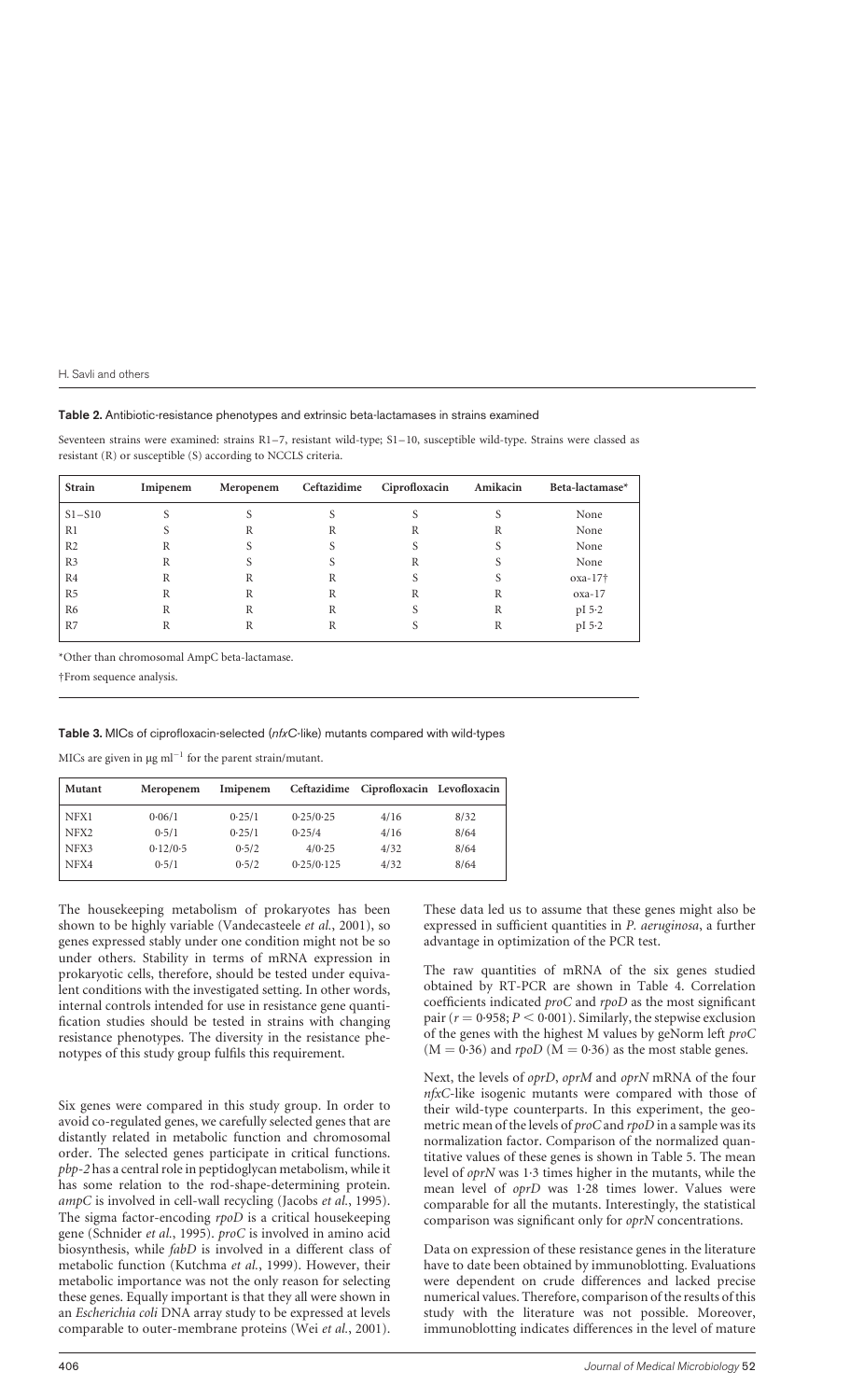## <span id="page-4-0"></span>Table 4. Raw concentrations of mRNA of six genes from 23 strains obtained by RT-PCR

Concentrations are given as copies  $\mu$ <sup>-1</sup> ( $\times$ 10<sup>-3</sup>). S1-S10 are susceptible strains; S5 and S6 are the parents of M1 and M2 (ciprofloxacin-selected non-nfxC-type mutants) and S7–S10 are the parents of NFX1–NFX4 (ciprofloxacin-selected nfxC-type mutants). R1–R7 are wild-type resistant isolates.

| <b>Strain</b>   | $\mathop{\mathit{proC}}$ | fabD     | rpoD     | rpoS     | $pbp-2$ | ampC     |
|-----------------|--------------------------|----------|----------|----------|---------|----------|
| S1              | 2.17                     | 2.28     | 3.32     | 2.56     | 0.37    | 2.40     |
| S <sub>2</sub>  | 0.92                     | 0.047    | 1.33     | 1.32     | 0.36    | 1.62     |
| S3              | 0.64                     | 1.05     | 0.76     | 0.77     | 0.43    | 0.53     |
| S <sub>4</sub>  | 1.49                     | 1.52     | 2.60     | 1.92     | 0.49    | 1.74     |
| S <sub>5</sub>  | 0.35                     | 0.29     | 0.30     | 0.51     | 0.069   | 0.54     |
| S <sub>6</sub>  | 0.74                     | 1.39     | 1.72     | 1.25     | 0.17    | 1.29     |
| S7              | 0.24                     | 0.31     | 0.28     | 0.87     | 0.21    | 0.29     |
| S8              | 0.27                     | 0.43     | 0.37     | 1.14     | 0.04    | 0.59     |
| S <sub>9</sub>  | 0.42                     | 0.41     | 0.50     | 0.70     | 0.21    | 0.60     |
| S <sub>10</sub> | 0.14                     | 0.25     | 0.41     | 0.45     | 0.14    | 0.39     |
| R1              | 5.91                     | 3.82     | 8.55     | 6.89     | 0.68    | 7.65     |
| R <sub>2</sub>  | 2.42                     | 3.67     | 4.79     | 5.20     | 0.329   | 5.60     |
| R <sub>3</sub>  | 0.48                     | 0.82     | 0.89     | 0.41     | 0.30    | $1 - 13$ |
| R <sub>4</sub>  | 1.92                     | $2 - 00$ | 2.51     | 2.41     | 0.17    | $3 - 11$ |
| R <sub>5</sub>  | 1.88                     | 1.24     | 2.75     | 2.87     | 0.17    | 2.74     |
| R <sub>6</sub>  | 0.96                     | 0.66     | 1.40     | $1 - 18$ | 0.13    | 1.39     |
| R7              | 0.38                     | 0.29     | 0.58     | 0.46     | 0.21    | 0.77     |
| M <sub>1</sub>  | 1.50                     | 1.31     | 2.26     | 1.98     | 0.24    | 2.58     |
| M <sub>2</sub>  | 1.60                     | 1.66     | 2.51     | 1.94     | 1.31    | 1.39     |
| NFX1            | 0.92                     | 0.95     | $1 - 17$ | 1.26     | 0.48    | 1.50     |
| NFX2            | 0.47                     | 0.60     | 0.80     | 0.93     | 0.13    | 1.04     |
| NFX3            | 0.87                     | 0.86     | 1.49     | 1.22     | 0.56    | 1.42     |
| NFX4            | $1-18$                   | $1-11$   | 1.71     | 1.45     | 0.92    | 1.87     |

Table 5. Comparison of mRNA concentrations of nfxC-like mutants and their wild-type counterparts

| Property       | Wild-type<br>$(n=4)$ | <b>Mutants</b><br>$(n=4)$ | $P^*$ |
|----------------|----------------------|---------------------------|-------|
| oprD           |                      |                           |       |
| Mean $(SD)$    | 0.883(0.169)         | 0.689(0.104)              | 0.099 |
| Geometric mean | 0.872                | 0.683                     |       |
| Variance       | 0.029                | 0.011                     |       |
| oprM           |                      |                           |       |
| Mean $(SD)$    | 1.173(0.173)         | 1.169(0.202)              | 0.977 |
| Geometric mean | 1.163                | 1.155                     |       |
| Variance       | 0.030                | 0.041                     |       |
| oprN           |                      |                           |       |
| Mean $(SD)$    | 0.899(0.066)         | 1.208(0.207)              | 0.030 |
| Geometric mean | 0.897                | 1.195                     |       |
| Variance       | 0.004                | 0.043                     |       |

\*Obtained by ANOVA.

protein. It is known that mRNA expression predicts mature protein levels poorly and there may be up to 30-fold differences [\(Gygi](#page-5-0) et al., 1999). Transcription and translation are regulated individually to some extent. The levels of mRNA of these genes may, therefore, not be exactly in accord with protein levels. However, the quantification results with RT-PCR in this study were in agreement with the expected expression profile of nfxC-type mutants.

Resistance due to the altered regulation of intrinsic genes in P. aeruginosa is not well understood. This type of resistance may depend on the regulation of a more composite coregulated network of multiple operons as well as the 'quorum-sensing systems' of P. aeruginosa [\(Kohler](#page-5-0) et al., 2001[; Poole, 2001\).](#page-5-0) Unfortunately, our understanding of this is extremely limited due to the limited power of the methods used at present. Therefore, further studies using new methods deserve increased scientific interest. We believe that realtime quantification with the selection of suitable internal control genes will facilitate studies and provide new insights into the regulatory alterations of innate genes and the multiple antibiotic resistance problem of P. aeruginosa.

This study showed that *proC* and *rpoD* form the most stable pair in a set of clonally unrelated P. aeruginosa strains with diverse resistance phenotypes. Thus, this pair may be used as internal controls in relative comparison studies of resistance genes in P. aeruginosa.